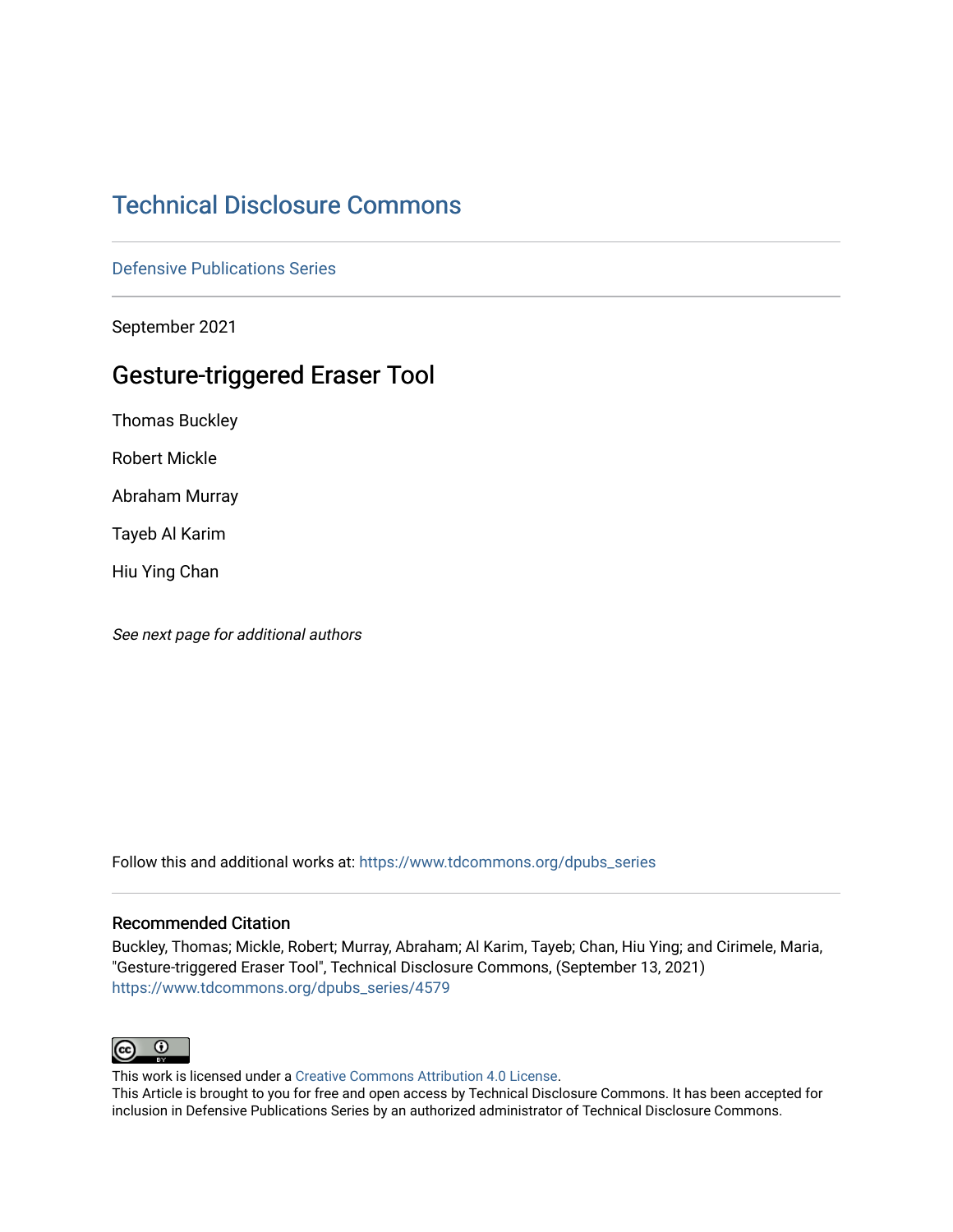# Inventor(s)

Thomas Buckley, Robert Mickle, Abraham Murray, Tayeb Al Karim, Hiu Ying Chan, and Maria Cirimele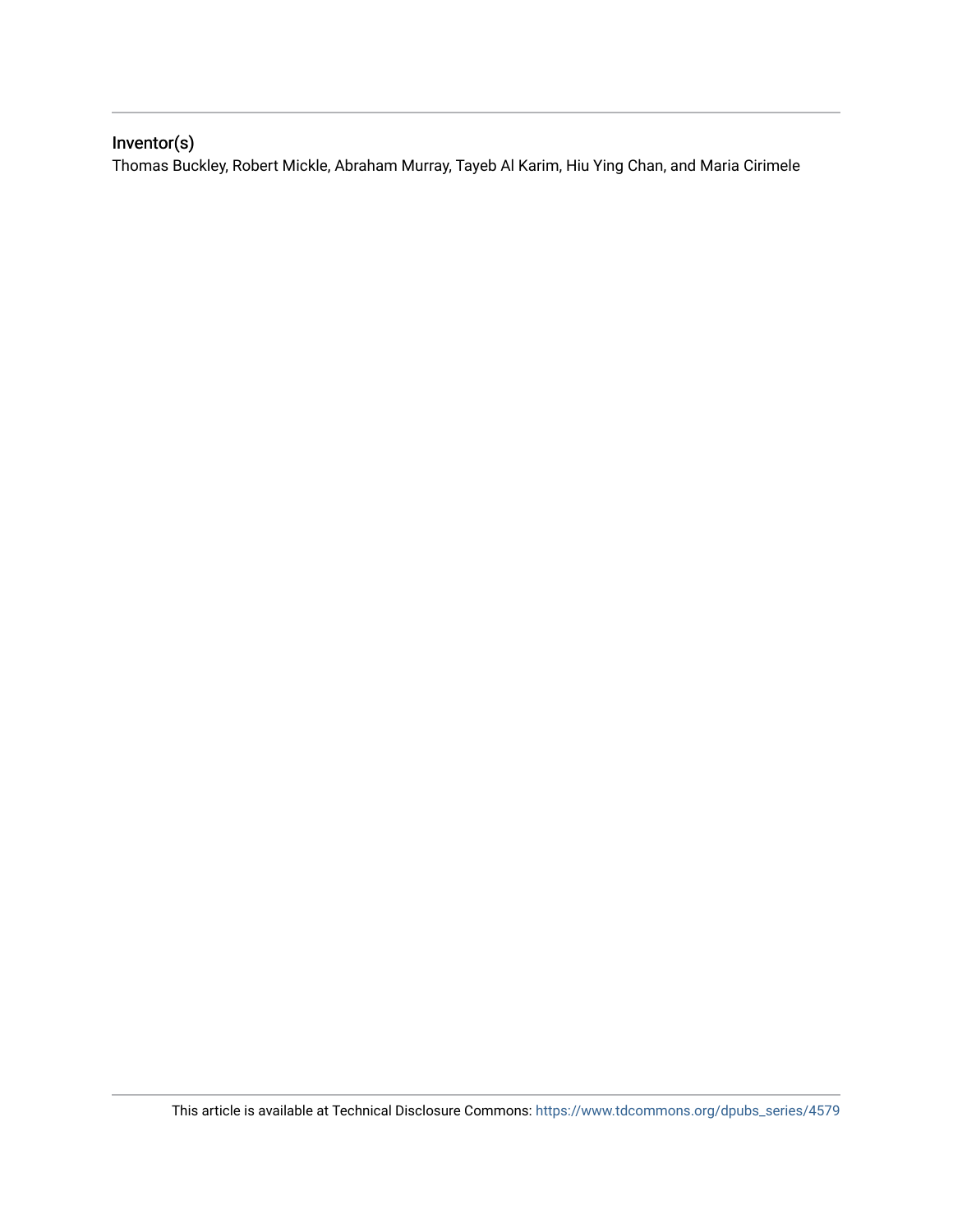## **Gesture-triggered Eraser Tool**

### ABSTRACT

Touchscreen apps that support stylus input attempt to enable users to quickly delete content using a scratch-out gesture. However, these gestures require precision to make sure they cover all of the content that the user intends to delete. This often causes failure such as incomplete deletion and leads to the user having to retry the gesture. The deletion action thus takes longer than the user's expectations, thus reducing trust in the gesture. This disclosure describes techniques that enable the user to tap or to use the scribble-out gesture to trigger a deletion. Further, dragging the scribble-out gesture surfaces an eraser tool, which the user can then drag to reach other bits of content that were not removed by the original gesture. User input is leveraged to automatically and intuitively trigger the eraser tool without the distraction of mode or context switching.

### **KEYWORDS**

- Eraser tool
- Erase gesture
- Mode switching
- Gesture disambiguation
- Stylus
- Notetaking
- Sketching
- Touchscreen interface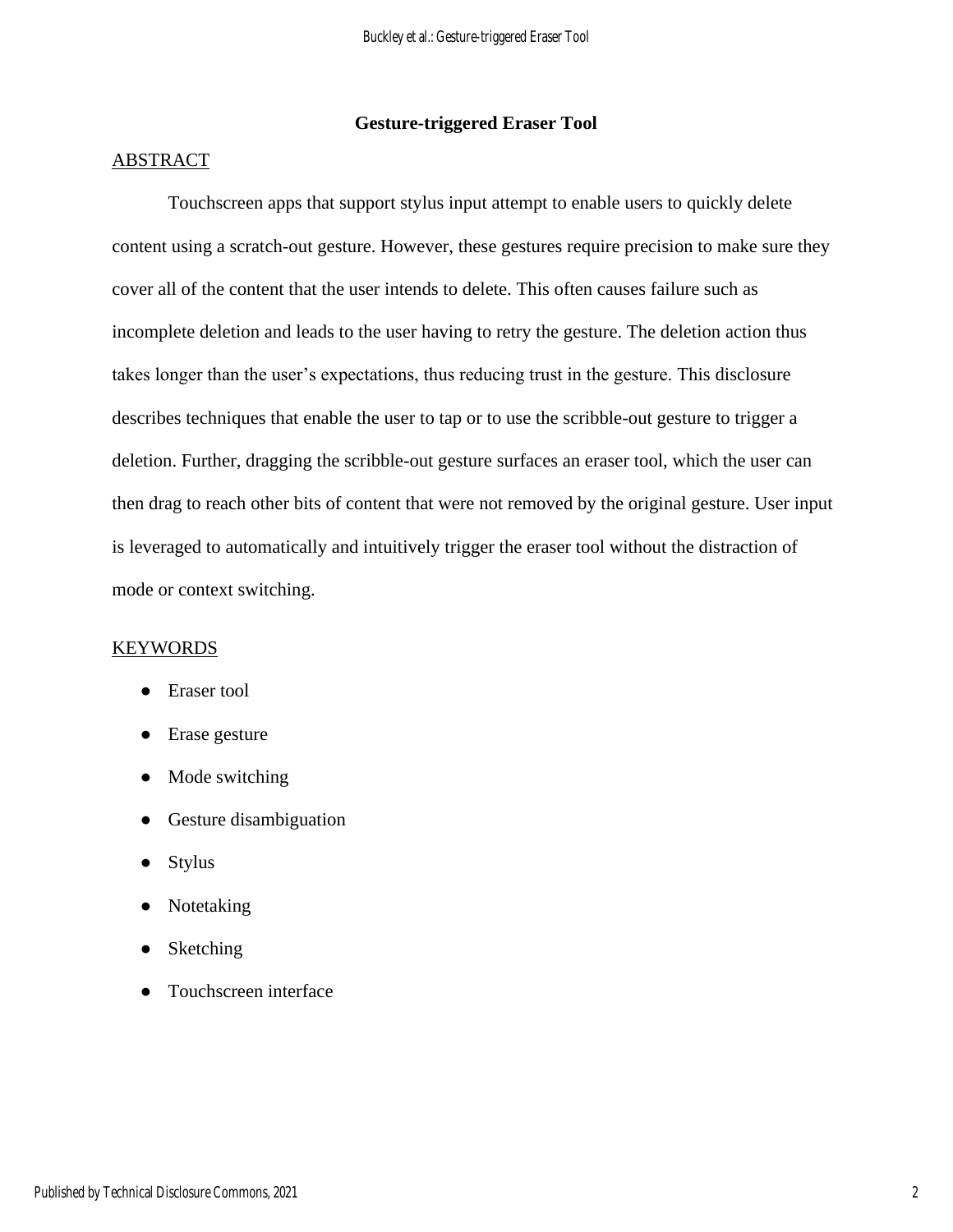#### **BACKGROUND**

Touchscreen apps that support stylus or finger input attempt to enable users to quickly delete content using a scratch-out gesture. Such gestures can also be made via a mouse or drawing tablet. However, these gestures require precision to make sure they cover all of the content that the user intends to delete. This often causes failure such as incomplete deletion and leads to the user having to retry the gesture multiple times. The deletion action thus takes longer than the user's expectations, thus reducing trust in the gesture. Sometimes the eraser tool is active beyond its useful duration; when the user then tries to write, nothing happens.

#### DESCRIPTION

This disclosure describes techniques that enable a user to tap or to use the scribble-out gesture to trigger a deletion. Further, dragging the scribble-out gesture surfaces an eraser tool, which the user can then drag to reach bits of content that are not removed by the initial gesture. Fig. 1 illustrates an example of triggering an eraser tool by a deletion gesture. On a touchscreen app that supports stylus input, such as a notetaking or drawing app, a user has written down some words (Fig. 1-i). The user deletes a word by scratching over it (Fig 1 ii-iii). The scratch-over traces are recognized as a scribble-out or erasure gesture (Fig. 1-iv), resulting in deletion of the word as well as of the scratch-over traces (Fig. 1-v). To visually indicate the recognition of the scratch-over traces as an erasure gesture, the scratch-over traces glow momentarily just prior to deletion (Fig. 1-iv).

Following the deletion, depending on the subsequent user action, e.g., if the user doesn't continue writing, an eraser tool is surfaced (Fig. 1-vi). If the user continues writing, then the eraser tool isn't surfaced. The user can use the automatically surfaced eraser tool to precisely erase other content as needed (Fig. 1 vii-viii).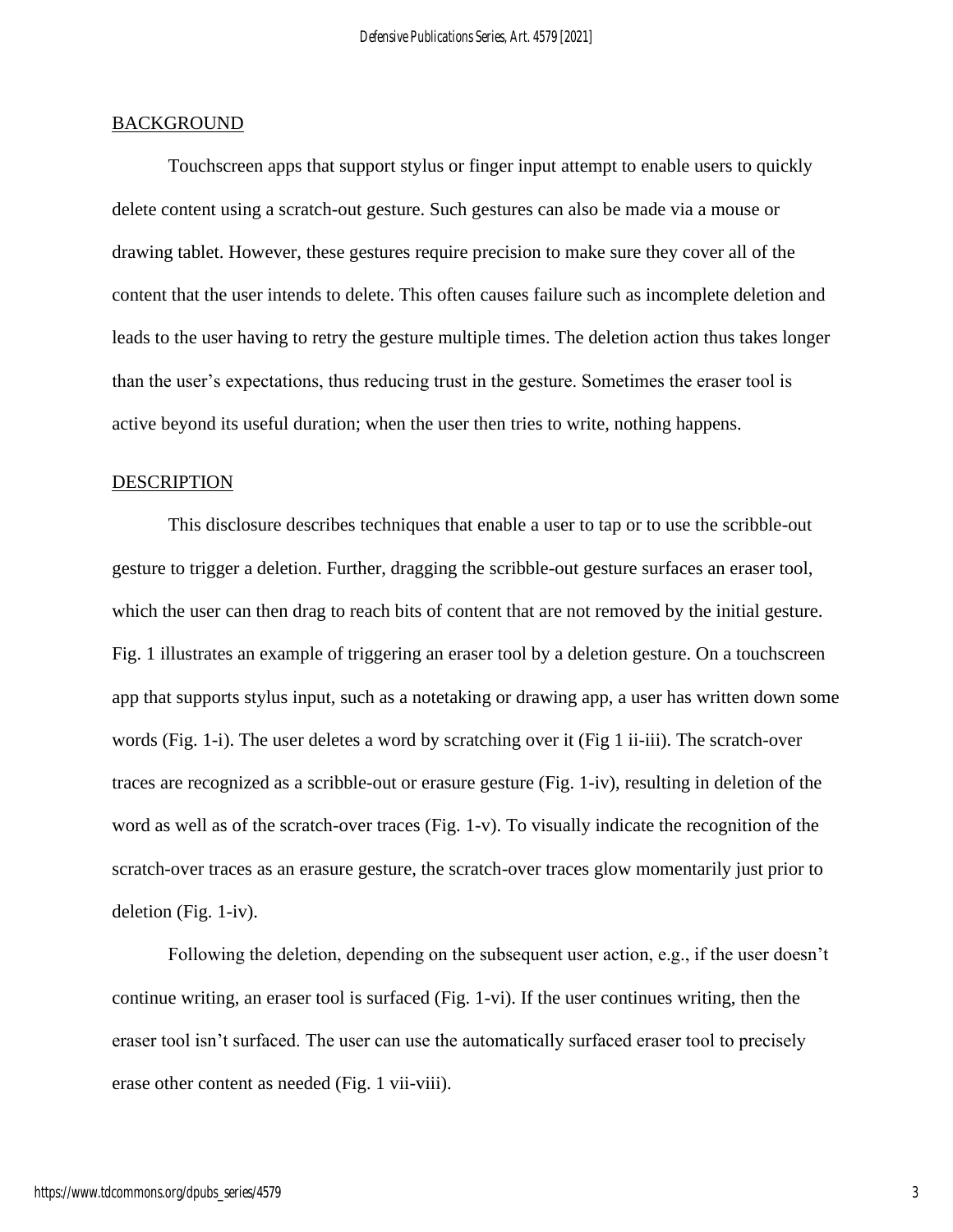

**Fig. 1: Eraser tool triggered by deletion gesture**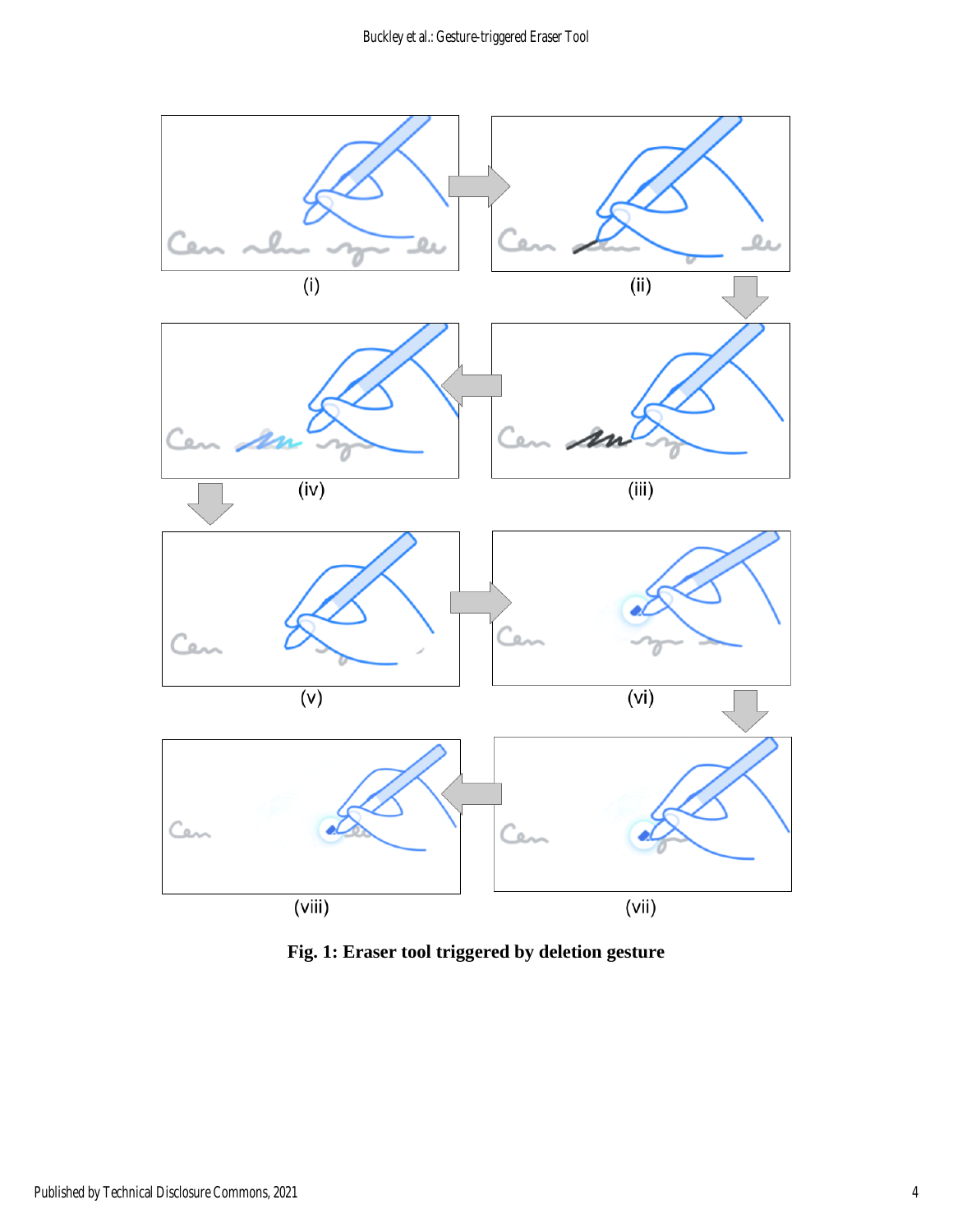

**Fig. 2: User behavior triggers deletion or eraser tool** 

Fig. 2 illustrates another example of user interaction, e.g., tapping or dragging, that triggers deletion or the surfacing of an eraser tool. The user has scratched over a certain section of text that was handwritten on a touchscreen (Fig. 2-i). The user indicates that the scratch-over traces are a deletion gesture, not text, by tapping on it (Fig. 2-ii(a), the tap indicated by the empty circle) or by dragging a finger/stylus over it (Fig 2-ii(b), the drag indicated by the filled circle). The scratch-over trace is recognized as a deletion gesture (Fig. 2-iii), visually indicated by a momentary glow over the scratch-over traces. The scratched-over word and the scratch-over traces are erased (Fig. 2-iv). Additionally, if the user drags the scratch-over trace over another section of the content (Fig. 2-ii(c)), an eraser tool is surfaced, which can be used to precisely erase other content that was not originally erased by the scratch-out trace.